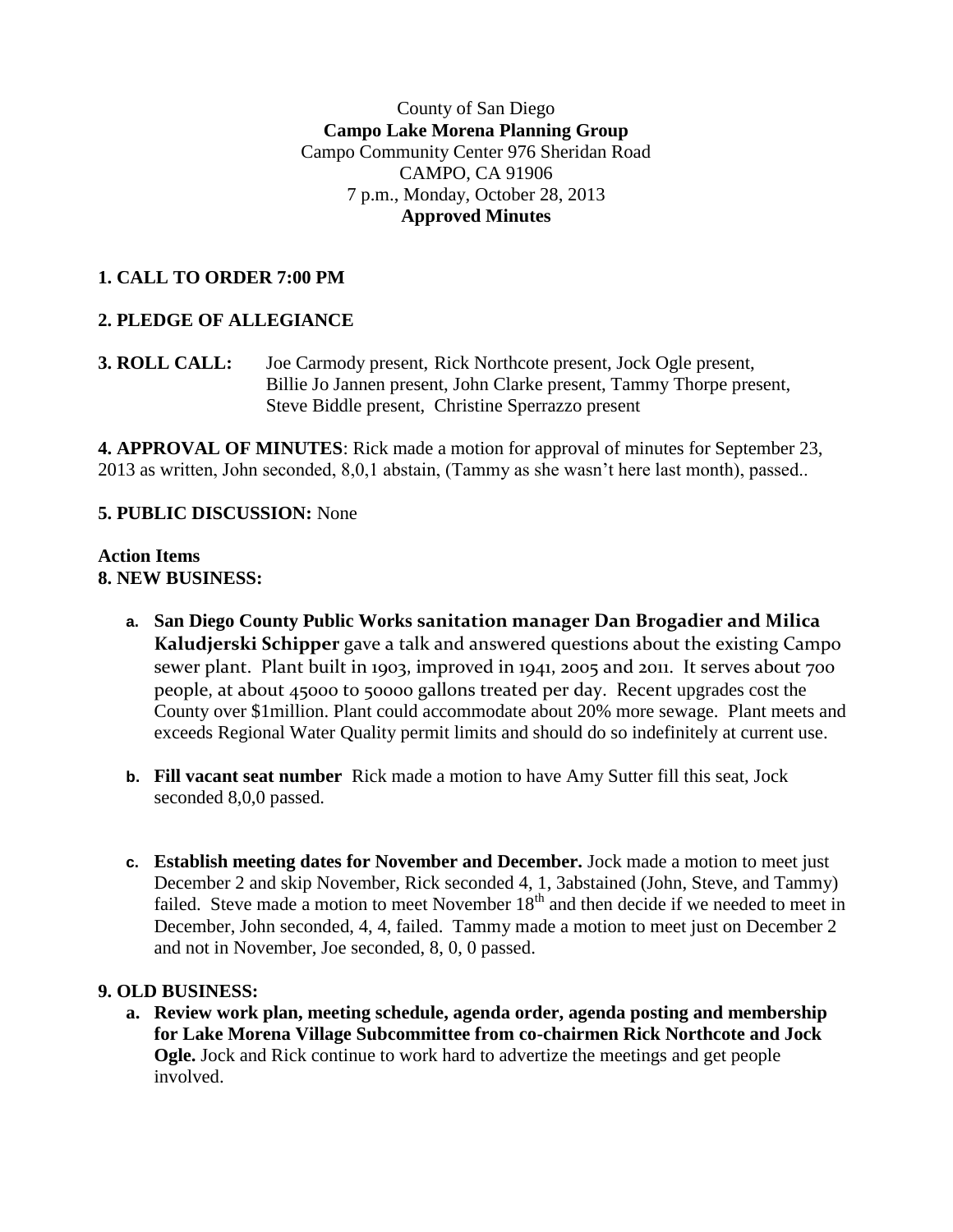**b. Review information obtained from county staff regarding the Star Ranch project application and EIR, and appoint a member to track and analyze project information on local economic impacts.** John Clarke, Joe Carmody and Jock Ogle were appointed, respectively, to head groundwater, sewer, and traffic/air impacts subcommittees at the last meeting. Economic impacts is the final subcommittee and Steve volunteered to lead this one. Subcommittees will be tasked with research and development of EIR comments and proposed recommendations for consideration by the whole group. **Starting January 2014, all subcommittee chairmen will be on the agenda for reports/updates.**

# **6. CORRESPONDENCE AND ANNOUNCEMENTS**

- **a. The Star Ranch vesting and landscape architecture maps** will be available for public perusal at all of our meetings, beginning this month. The map package consists of 23 pages of full-sized maps.
- **b. Land Development Performance Review Committee** will meet Nov. 14 at 10 a.m. Agendas and minutes can be found at http://www.sdcounty.ca.gov/pds/Performance\_Review\_Committee.html
- **c. Traffic Advisory Committee** will meet Nov. 1 at 9 a.m. For information, contact Kenton Jones, committee secretary, at (858) 694-3843.
- **d. The Real East County Fire Safe Council** has requested agenda time to introduce itself and give a five-minute talk about what it's doing. It will be included in an upcoming agenda after the planning group sets its November and December meeting schedule.
- **e. Planner Robert Hingtgen has forwarded partial information on changes to the Freedom Ranch plan submitted last year.** The available documents are being sent out with this month's board packet as an FYI, and I have requested clear information on exactly what changes have been made to the plan, with an eye toward placing it on next month's agenda. I am told I can expect further information within the week.

### **7. EXPENSES none**

# **10. UPDATES AND POTENTIAL ACTION ITEMS**

- **a. Freedom Ranch plan modification** is tentatively on the agenda for next month.
- **b. The Real East County Fire Safe Council** is tentatively on the agenda for next month.

**11. REQUEST FOR AGENDA ITEMS FOR UPCOMING AGENDAS:** All requests for placement of agenda items must be to the planning group chairman by the third Tuesday of each month.

Jock made a motion to adjourn at 8:27, Rick seconded, 8, 0, 0, passed.